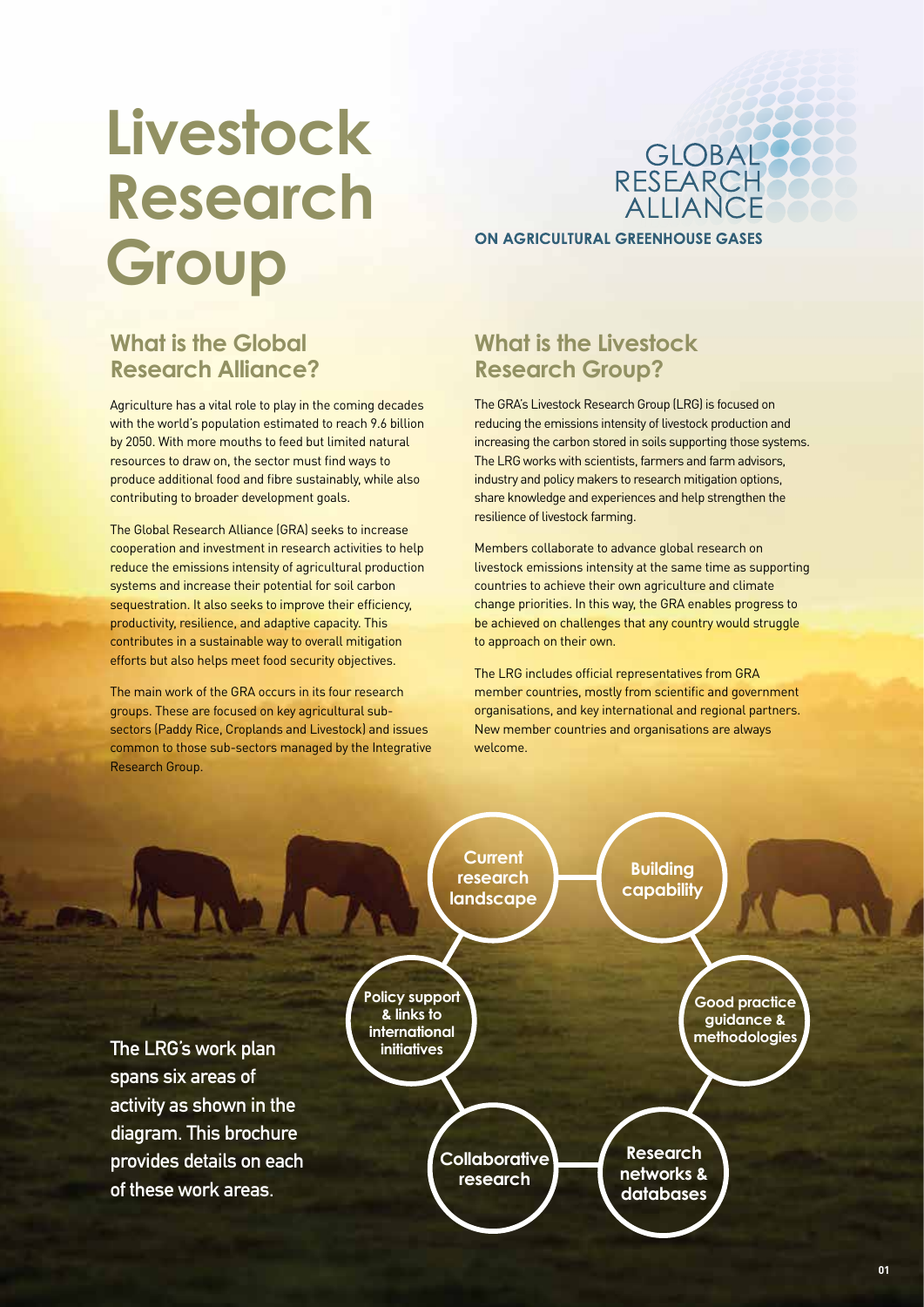# **Key areas of work**

## **1. Understanding the current research landscape**

Advancing research collaboration between countries relies on a collective understanding of individual countries' current research priorities and activities. The LRG routinely carries out 'stocktakes' to identify knowledge gaps, capability building needs and opportunities for joint research. Information from countries on who is doing what helps ensure that the LRG's efforts are appropriately targeted and add value, and also helps internal coordination within countries.

## **2. Building capability**

Building the capability of countries to measure, report and verify greenhouse gas (GHG) emissions from livestock systems is a critical area of work for the LRG. Activities take place in several ways. Technical training workshops bring scientists and technicians from a region together with global experts. These workshops can lead to targeted projects set up to address particular issues in a region (see Examples). LRG countries and partners also make fellowship and award schemes available. These enable researchers and technicians to undertake 'on-the-job' training and can help seed new collaborative ideas.

A core part of the LRG's capability building effort is focused on supporting countries to develop more advanced (Tier 2) inventories for estimating livestock GHGs. These inventories enable countries to capture the reductions in GHG emissions



intensity that results from improvements to livestock farming. This is important as more countries look to find ways that agriculture can contribute to both development and climate outcomes. The LRG is working with partners to review country experiences and develop regional initiatives to help overcome the barriers to change.

## **Examples of building capability**

#### **Reducing enteric methane for improving food security and livelihoods**

The LRG has contributed to a major capability building project identifying regionally appropriate low emission pathways for livestock development in South Asia, Sub-Saharan East Africa and South America. The project has enabled thirteen countries to identify and model cost effective, technical interventions that will significantly improve the efficiency of livestock production and reduce enteric methane emissions intensity. Planning is underway for a second phase that may include farm-scale testing. The UN's Climate and Clean Air Coalition and the New Zealand Government provided financial support, with the work being led by FAO and the New Zealand Agricultural Greenhouse Gas Research Centre, with support from the World Bank. See: http://www.fao.org/in-action/enteric-methane/en/

#### **Improving livestock greenhouse gas inventories in South East Asia**

The LRG has an extensive programme of work underway in South East Asia to support countries to improve their national greenhouse gas inventories for livestock emissions. Several workshops have taken place to better understand livestock systems in the region, their changes over time, and impact on greenhouse gas emissions. Technical training has enabled countries to progress towards more advanced inventories for estimating livestock emissions, including data collection, statistical analysis and measurement techniques. International inventory experts have peer reviewed draft inventories and provided advice on overcoming barriers. Participating countries are now linking inventory development and greenhouse gas mitigation research with national and regional climate change development plans.

#### **Joint livestock mitigation work in Latin America and the Caribbean**

A partnership between the LRG, FONTAGRO and the New Zealand Government has supported countries in Latin America and the Caribbean to better understand and reduce greenhouse gas emissions from livestock.

Since this initiative began, countries have:

- Improved and standardised their measurement of enteric methane and nitrous oxide emissions from different farm systems
- Identified regionally appropriate mitigation options consistent with farming practices and development goals
- Established a regional platform to coordinate research activities relating to the sustainable intensification of livestock production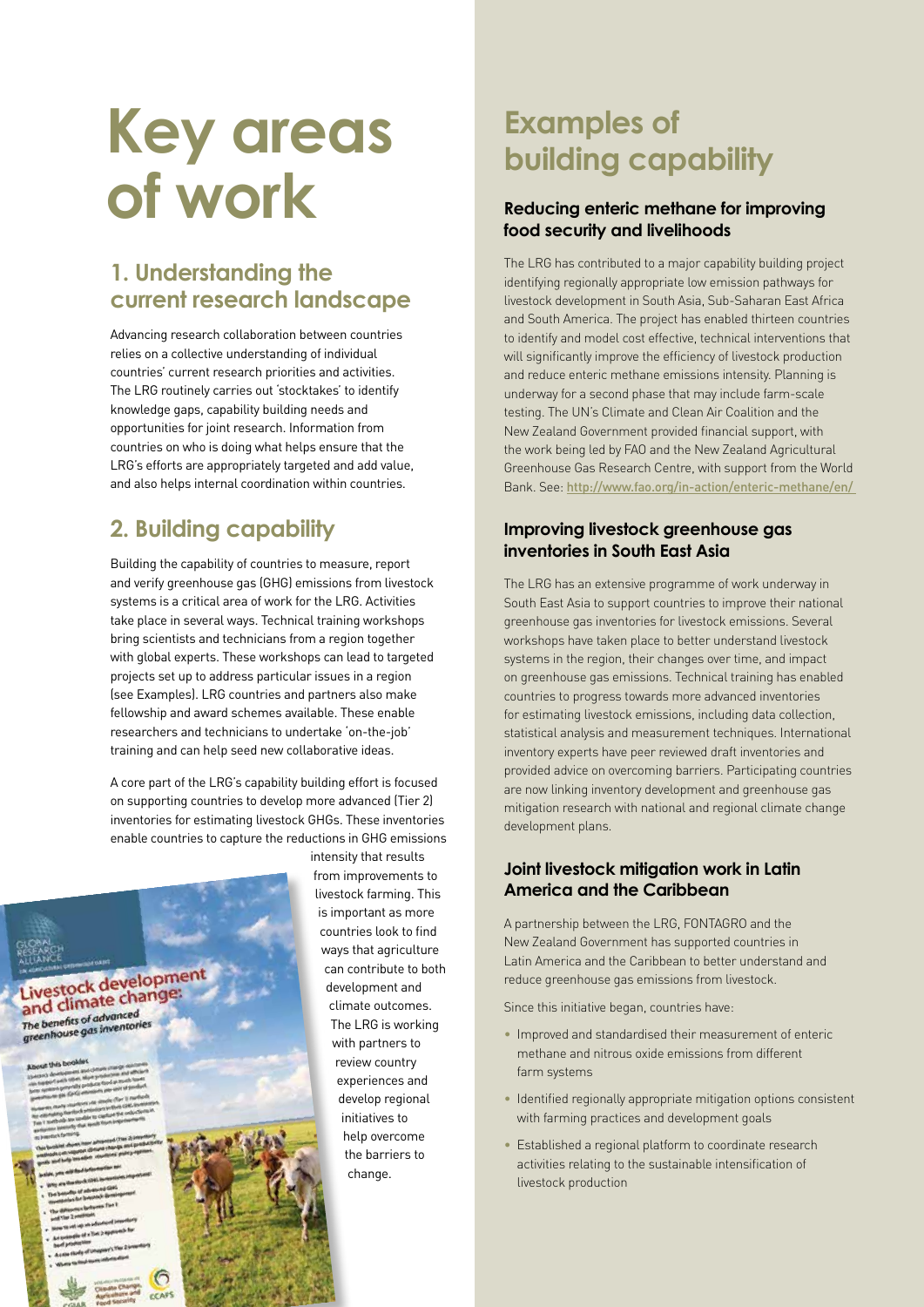## **3. Research networks and databases**

Much of the LRG's work relies on experts working together across boundaries to advance collective knowledge. To support this goal, the LRG has established global networks addressing specific aspects of livestock emissions research. The LRG also has several regional networks helping scientists and policy makers address regional challenges in the Mediterranean, Latin America and the Caribbean, and South East Asia.

The LRG's networks are its engine room, linking researchers up to address critical knowledge gaps, analyse and improve data, standardise modelling assumptions, develop common protocols for measurement and find new ways of working together to advance shared priorities. LRG networks actively collaborate to identify priority projects. Funding is sought from relevant regional and international sources.



Participation in any of the LRG's networks is not limited to people from GRA countries but includes experts from research, industry and farm practice around the world.



#### **Animal Health and Greenhouse Gas Emissions Intensity Network**

This network is exploring the interactions between efforts to improve animal health and reduce GHG emissions per unit of product. This is a win-win situation where animal health improvements may lead to reductions in environmental impact. The approach offers strong synergies with broader development and food security goals. It also links with efforts to adapt to a changing climate by improving the resilience of livestock systems.



#### **Animal Selection, Genetics and Genomics Network**

This network is a forum for scientists exploring the impact of genetic technologies for managing livestock greenhouse gas emissions. This includes sharing information and data relating to breeding low-emitting animals, defining common traits and developing common measurement protocols.



#### **Feed and Nutrition Network**

Feed, feed additives and nutrition directly affect an animal's productivity and health status and can strongly influence absolute or per unit of product greenhouse gas emissions. Participants in this network are analysing data and developing measurement protocols and mitigation options based on nutritional means.



#### **Manure Management Network**

Researchers in the Manure Management Network are identifying management practices to reduce GHG emissions from livestock manure and improve the efficiency of nutrient use. Sharing available information and adapting it to national circumstances and diverse livestock systems is also a priority for the network.



#### **Rumen Microbial Genomics Network**

Rumen modification (manipulating the microbes that produce methane) is a promising area of research for reducing enteric methane emissions. This network is a forum for researchers using genomics approaches to understand enteric methane emissions and how they might be reduced without compromising animal health or productivity.

**[For more information visit: http://globalresearchalliance.org/research/livestock/](http://globalresearchalliance.org/research/livestock/)**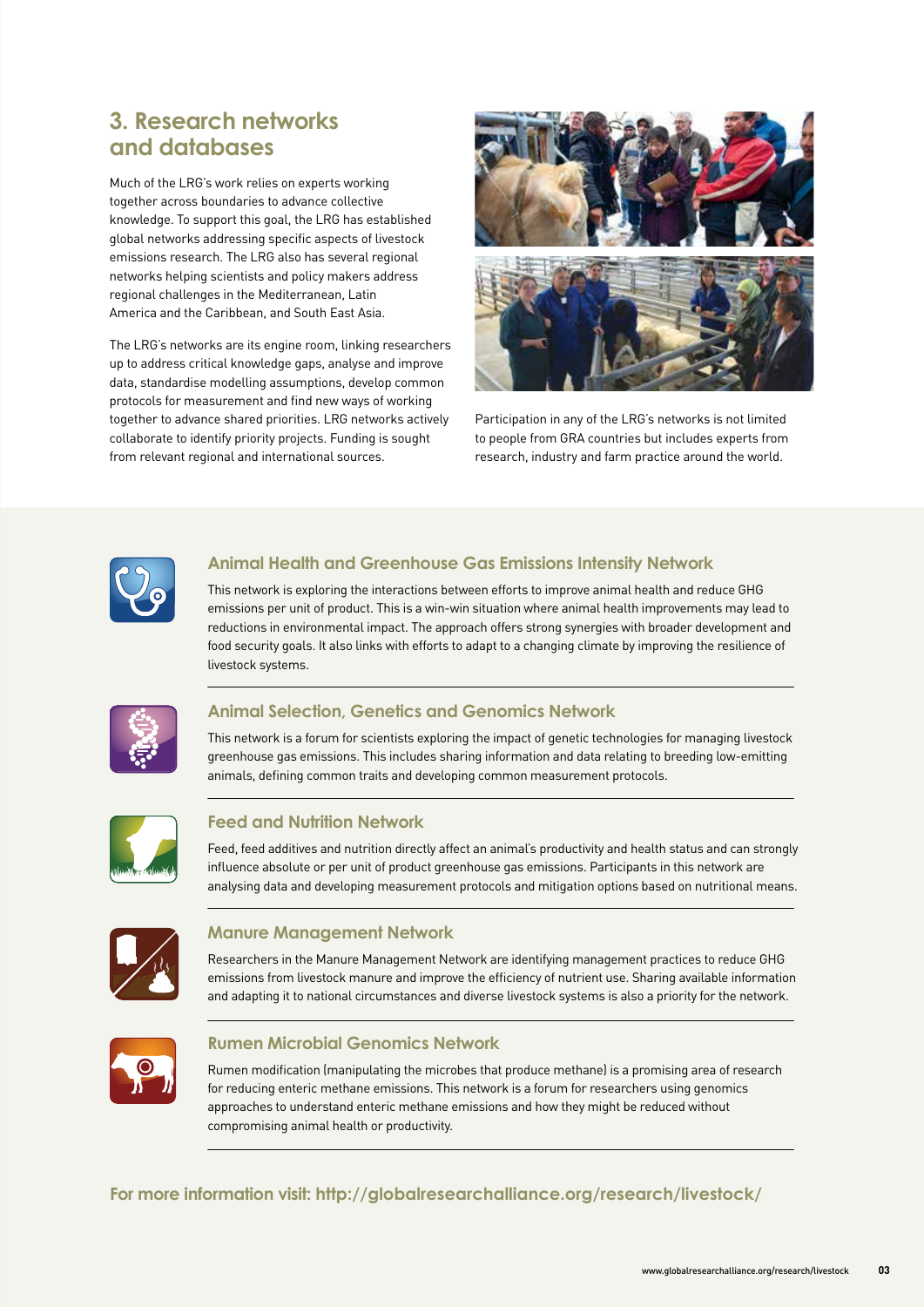

## **4. Collaborative research**

Collaborative research projects are at the heart of the LRG's work. They allow scientists to achieve results that would have been impossible working in isolation, for example:

- Sharing data sets
- Harmonising measurements and methodologies
- Pooling resources for analysing large numbers of samples or model inter-comparisons

Specific projects may be identified within research networks or at annual meetings of the LRG, with participating countries then collaborating to source funding for the work. A significant number of projects are underway at present – some highlights are presented below.

#### **Global Rumen Census**

Global solutions to reduce methane emissions from ruminant animals are feasible, because the microbes causing the emissions are similar around the world. This was the major finding of an LRG project, sponsored by the New Zealand Government, that surveyed the diversity of microbes present in rumen samples from 34 countries and a range of farm systems. As well as the expected samples from sheep, cattle, deer and goats, there were also some from buffalo and giraffes. The project found that the same major groups of methanogens dominate in nearly all rumens across a wide variety of species and animal diets. This means that new technologies that seek to reduce methane emissions by influencing rumen microbes should have worldwide application. Globally, 140 scientists from 73 organisations contributed to the rumen census, with microbial samples collected over two years. The study has provided knowledge that no country could have delivered on its own, and the benefits are also global. The project was a collaboration of the [Rumen Microbial Genomics Networ](http://www.rmgnetwork.org/home.html)[k](http://www.rmgnetwork.org).

#### **GLOBAL NETWORK project**

Strategies relating to animal nutrition are an important way of reducing ruminant livestock emissions. A large body of data is available internationally but it is not well-organised and would benefit from further analysis. GLOBAL NETWORK is a four-year project to address these issues, led by the LRG's [Feed and Nutrition Network](http://animalscience.psu.edu/fnn) and funded by GRA countries and the Joint Programming Initiative on Agriculture, Food Security and Climate Change (FACCE-JPI). The project is developing two databases on mitigation and prediction. The first analyses experimental treatment means from over 400 publications to enable the recommendation of science-based mitigation options. The prediction database collates individual animal data relating to diet, intake, emissions and performance. This supports the development of models for predicting methane emissions for various ruminant species and nutritional, animal and farm management scenarios. GLOBAL NETWORK has also contributed major reviews of in vitro and in vivo methods used in experiments measuring feed and nutrition effects on methane emissions. These reviews complement the databases by forming the basis for standard operating procedures.

#### **Selecting naturally low-emitting animals**

Animals vary naturally in the amount of methane they produce. Selective breeding of animals with low methane emissions per unit of feed consumed could result in a permanent methane reduction of up to about 10%, with no negative impacts on productivity recorded so far. Faster progress will be made in this important area of research if countries coordinate their efforts and also use the same metrics. This project is focused on optimising genetic, genomic and phenotype measurement parameters in cattle and sheep through international collaboration to share data and develop common measurement protocols. It is a collaboration of the **Animal Selection, Genetics and** Genomics Network.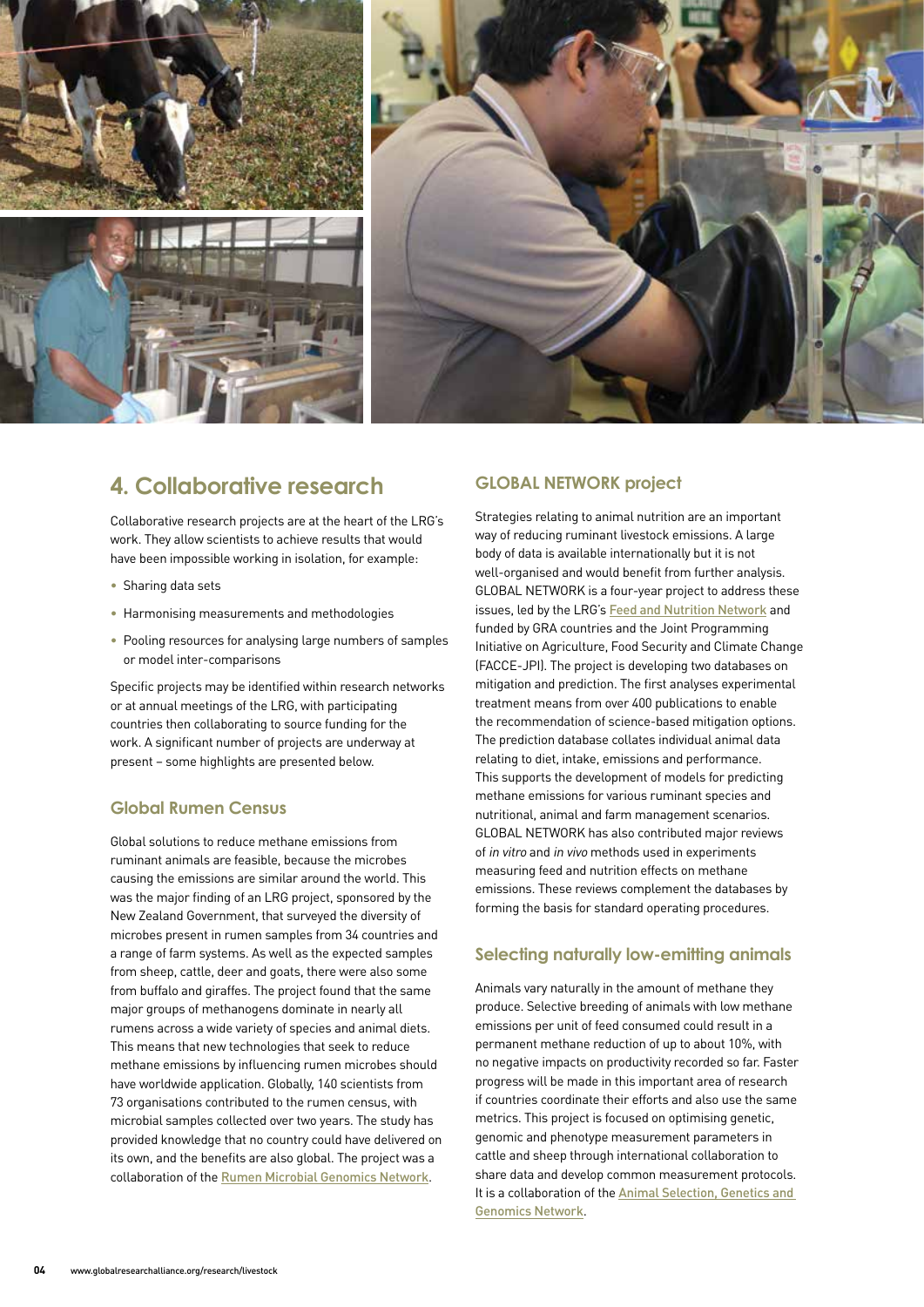

#### **Models and management options to reduce nitrous oxide emissions from grazed pastures**

Emissions of nitrous oxide from grazing animals are hard to monitor by measurements alone, due to their great spatial and temporal variability. Models are therefore crucial to understand the long-term effect of mitigation options and the influence of grazing management practices. No model is perfect though, and some may be calibrated to a particular set of circumstances but perform poorly in other situations. Two projects, combining efforts of the LRG and the GRA's soil carbon community, are seeking to test and improve a range of commonly used models through large-scale inter-comparisons that pool modelling resources, expertise and datasets across participating countries. These help to better understand areas of agreement and disagreement between models, and increase their reliability to predict nitrous oxide emissions and the effectiveness of mitigation options.

#### **Increasing soil carbon under grasslands**

Pastoral soils have significant potential to sequester carbon, offering a way to offset unavoidable emissions from livestock grazing those pastures. Increasing soil carbon can also help improve yield and resilience. However, soil carbon can also be lost as a result of management practices and climatic extremes such as droughts and floods – events that are expected to increase in many locations with climate change. An international project is underway to identify and test management options for increasing the storage and, crucially, the stability of carbon in pastoral soils. Researchers will use the findings of this work to develop a model for estimating carbon inputs and losses, shedding light on their longer-term implications for soil carbon storage. The project will combine net ecosystem carbon exchange measurements with cutting edge stable carbon isotope techniques and use this to improve modelling of soil carbon, to develop a comprehensive understanding of the soil carbon dynamic in intensive pasture systems.

#### **Funding for joint projects**

The GRA is a voluntary organisation and currently has no central fund. This means that turning research and capability building opportunities into viable projects has to rely on flexible and creative approaches to funding from countries and other partners and institutions. For example:

- Individual countries making dedicated funding available to support international collaborative projects in areas of their particular domestic interest, e.g. the New Zealand Fund for Global Partnerships in Livestock Emissions Research.
- Multi-country collaborations, e.g. the Inter American Development Bank's support for Latin American livestock mitigation research, expansion of European funding models to include other GRA countries.

But dedicated new funding is not always necessary to allow collaborative research to proceed. Almost all GRA member countries have domestic funding mechanisms that include agricultural productivity, efficiency and GHG implications within their goals. Aligning the priorities of such funds with collaborative opportunities presented through the GRA allows countries to combine domestic priorities with expertise and resources located in other countries to work towards common goals.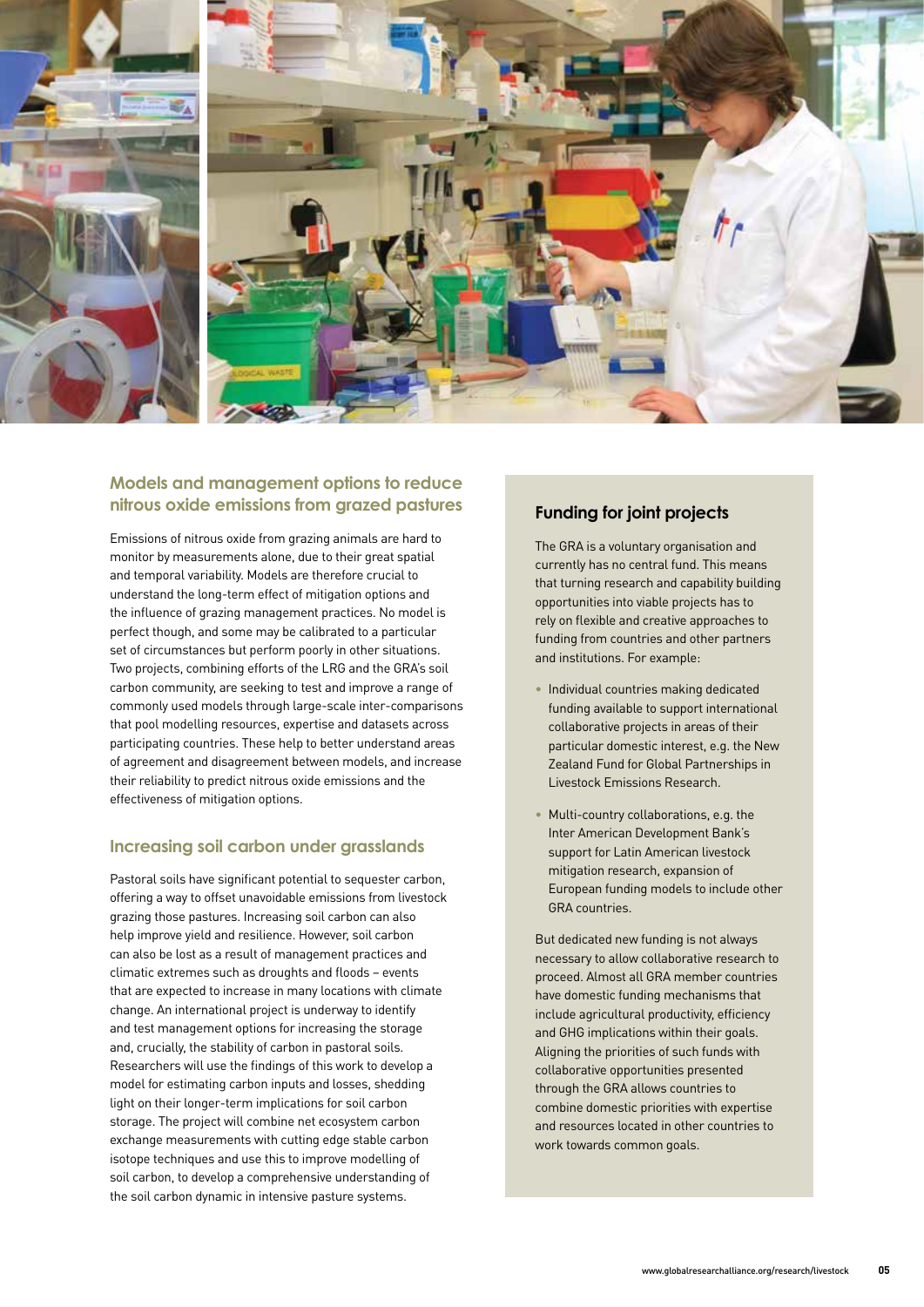

### **5. Providing policy support and links to international initiatives**

Turning research into practical solutions is at the heart of the LRG's efforts. Partnerships with other international and regional organisations that work directly with farmers, industry and policy are vital to achieve this goal.

The LRG works closely with the FAO, the World Bank and the CGIAR, in particular its Climate Change, Agriculture and Food Security (CCAFS) programme. The LRG has also built strategic relationships with other organisations working in similar areas for example the Sustainable Agriculture Initiative (SAI) Platform, European Commission, International Dairy Federation and the Global Agenda for Sustainable Livestock. These organisations share many of the objectives pursued by the LRG – seeking to reduce the emissions intensity of livestock production while promoting food security and farmer livelihoods.

A key mechanism for engaging with partners and supporting policy-relevant outcomes will be the GRA's newly established flagship research programmes. Each flagship presents a coordinated programme of work that will seek to address priority challenges facing GRA members. Out of four flagships currently in development, three relate directly to livestock farming: enteric fermentation, soil carbon, and GHG inventory issues.

The LRG is leading the enteric fermentation flagship, which aims to:

- Develop research-based mitigation solutions
- Improve the quantification of livestock GHGs
- Help identify, test and implement locally appropriate mitigation solutions

While the focus is on enteric methane, the success of this multifaceted flagship rests on its ability to generate cobenefits for climate and development policy, improving rural livelihoods and resilience to climate change. International

partnerships will be critical to achieve these goals. The flagship will also foster improved science/policy links to support countries in addressing livestock's contribution to climate change.

Pastures used for livestock grazing play an important role in the global carbon cycle. The potential for storing carbon in pastures is high but it is challenging to demonstrate and sustain in practice. The LRG is contributing its expertise to the GRA's soil carbon flagship, which is aligned with related international activities on soil carbon and the role of agricultural soils in food security and climate change.

The LRG is also working with CCAFS and the FAO to support countries to improve their measurement, reporting and verification (MRV) of livestock GHGs to help meet their climate and sustainable development goals. This connects closely with the LRG's capability building efforts on GHG inventories (see page 2) and the GRA's planned inventory flagship. Many countries have included agriculture in their Nationally Determined Contributions (NDCs) under the Paris Agreement. However, transparent MRV of livestock GHGs – including capturing mitigation outcomes – is challenging. A programme is underway to:

- Describe the expectations and needs of countries and users of MRV of livestock emissions
- Identify the different approaches that countries are taking and the barriers they face
- Highlight opportunities for improvement and learning

The LRG is also forging links with the IPCC, including through the GRA's status as a formal IPCC observer. This enables attendance at IPCC Panel meetings, being more directly informed of its work, and being able to coordinate activities to support the IPCC's efforts. The LRG's unique position as the international hub for livestock emissions research places it well to contribute to the suite of IPCC work addressing land-based issues, including the Sixth Assessment Report.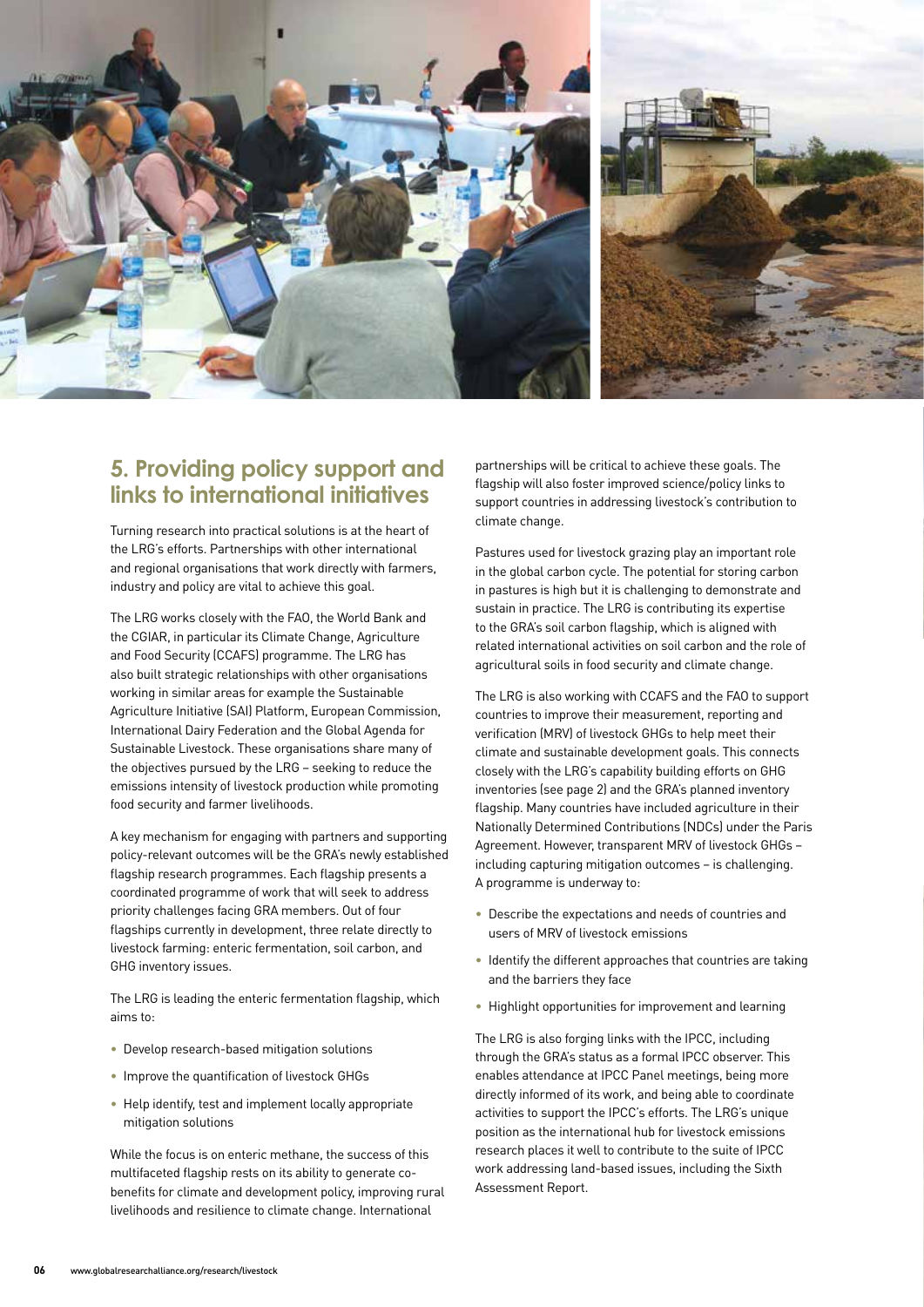

## **Examples of international linkages**

#### **Engaging with industry**

The LRG and the SAI Platform have jointly published a guide for farmers and industry leaders on reducing the emissions intensity of livestock production: 'Reducing greenhouse gas emissions from livestock: Best practice and emerging options'. It covers animal feed and nutrition, genetics and breeding, rumen modification, animal health, manure and grassland management and was reviewed by experts from the [LRG research networks](http://globalresearchalliance.org/research/livestock/). The guide highlights positive environmental impacts as well as the financial implications of implementing the various options. It underlines the importance of GHG reduction efforts in supporting a sustainability approach to farming. The guide is now available in French and Spanish and will soon be available in Mandarin.

"The practical options provided in this resource allow farmers to make informed decisions about greenhouse gas reduction activities and efficiencies benefitting their farms. It is based on the latest science, demonstrating that proper cooperation between research and industry can be very rewarding" – Keith Kenny, Head of Sustainability and CSR, McDonald's Europe and chair of the SAI Platform Beef Working Group.

#### **World Farmers' Organisation**

Grassroots support for the GRA is just as important as support from international organisations. The World Farmers' Organisation (WFO) is a formal GRA partner, helping take the GRA's efforts out to farmers, including the work of the LRG. The LRG and the WFO have organised several joint study tours aimed at better connecting the farming, science and policy sectors. These tours expose pastoral livestock farmers to a range of technologies and management practices to help improve on-farm productivity while reducing greenhouse gas emissions. Farmers from Latin America, Europe and Asia-Pacific have taken part.

#### **Demonstrating country experiences in reducing emissions intensity**

Farmers in a number of countries have been systematically improving livestock productivity and reducing GHG emissions intensity. The LRG has compiled these success stories into case studies, covering experiences from the local to national level and enabling mutual learning between countries. Parallel work is also underway to document the benefits of improved emissions inventories to monitor and report the reductions in emissions intensity that result from increasing the productivity and efficiency of livestock systems. Together, these projects help countries showcase and celebrate the achievements they have made in meeting environmental as well as food security goals, while enabling them to move further along this pathway consistent with their national development priorities. The case studies are available at: [www.globalresearchalliance.org/livestock](http://www.globalresearchalliance.org/livestock)